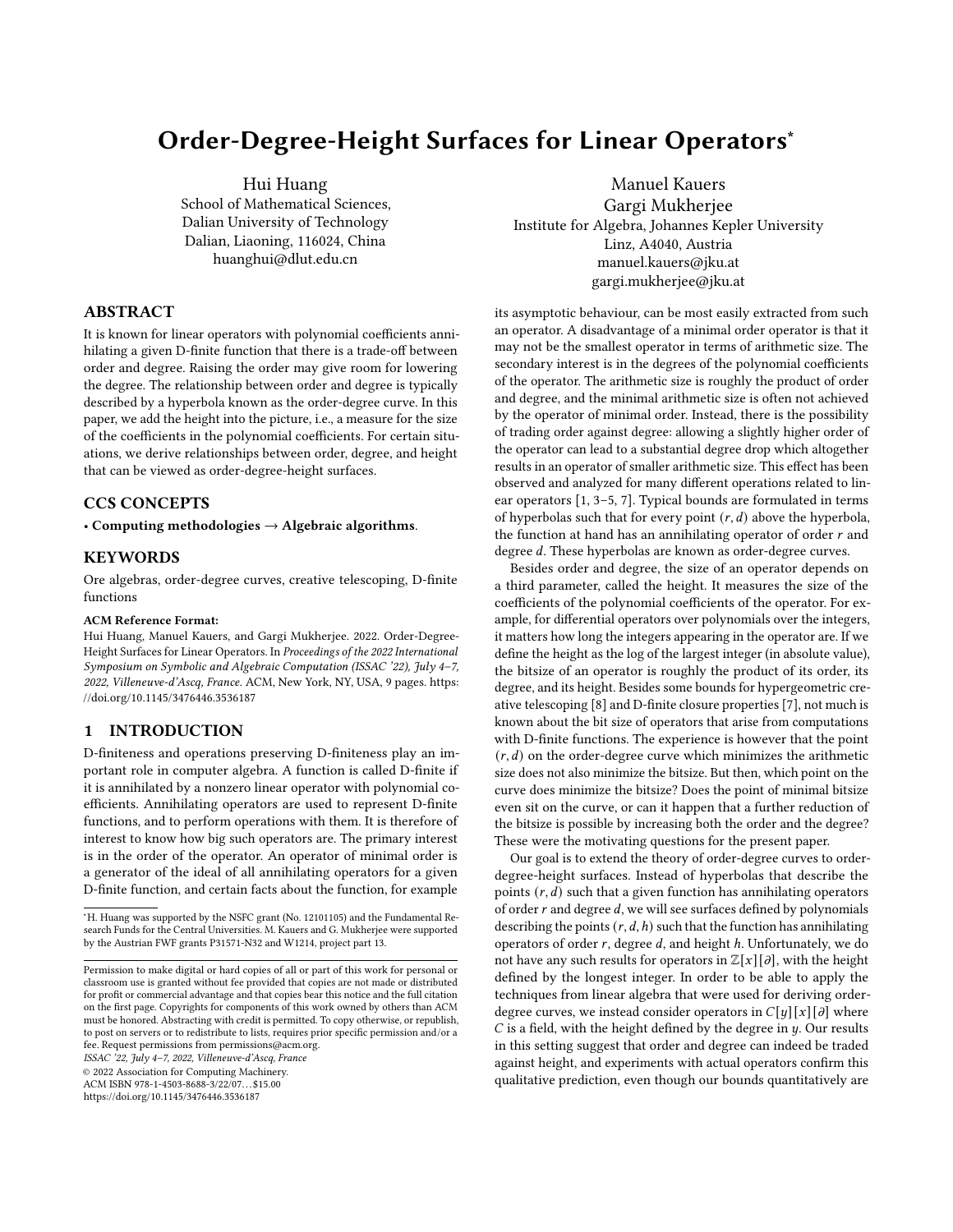not very tight. Some of our bounds are particularly bad for large orders r. While for a fixed degree and  $r \to \infty$ , we would usually expect a bound on the height that converges to a constant, two of our bounds grow quadratically in  $r$ . This may be an indication that the linear algebra approach which was used for deriving tight orderdegree curves is not sufficient for deriving sharp order-degreeheight surfaces.

The remainder of the paper proceeds as follows. In Section [2,](#page-1-0) we provide background and basic notions required in the paper. We then derive order-degree-height surfaces for three different situations: (a) in Section [3](#page-1-1) for common left multiples of some given operators, extending the work of [\[7\]](#page-8-4), (b) in Section [4](#page-2-0) for hypergeometric creative telescoping, extending the work of [\[4\]](#page-8-6), and (c) in Section [5](#page-5-0) for contraction ideals of operators, extending the work of [\[3\]](#page-8-2). In all these cases, we derive polynomials  $p$  such that for all r, d, h with  $p(r, d, h) \ge 0$  there exists an operator of order r, degree  $d$ , and height  $h$  with the desired feature. The boundary of the region defined by this polynomial inequality is what we call the order-degree-height surface.

## <span id="page-1-0"></span>2 NOTATION AND GENERAL ASSUMPTIONS

The notation  $R[\partial]$  already used in the introduction refers to an Ore algebra over the commutative ring  $R$ . Recall that such an Ore algebra is defined in terms of an endomorphism  $\sigma: R \to R$  and a  $\sigma$ -derivation  $\delta: R \to R$ , i.e., a map satisfying  $\delta(a+b) = \delta(a) + \delta(b)$ and  $\delta(ab) = \delta(a)b + \sigma(a)\delta(b)$  for all  $a, b \in R$ . The addition in  $R[\partial]$  is defined as for polynomials, and the multiplication in  $R[\partial]$ extends the multiplication on  $R$  through the commutation rule  $\partial a = \sigma(a)\partial + \delta(a)$  ( $a \in R$ ). An element  $a$  of  $R$  is called a constant if  $\sigma(a) = a$  and  $\delta(a) = 0$ .

Canonical examples for Ore algebras include differential operators, where  $\sigma = id$  and  $\delta$  is a derivation on R, and difference operators, where  $\sigma$  is an automorphism on R and  $\delta = 0$ . Throughout this paper,  $R$  will be a ring of polynomials or rational functions in two variables x, y over a field C of characteristic zero, e.g.  $R = C[x, y]$ or  $R = C(x, y)$  or  $R = C(x)[y]$ , etc. We assume throughout that the elements of  $C[y]$  (and thus  $C(y)$ ) are constants. We further assume that  $\sigma$  is an automorphism of R,  $\sigma$  and  $\delta$  map polynomials to polynomials, and that they do not increase degrees. More precisely, we assume

$$
\begin{aligned} &\deg_x(\sigma(f))=\deg_x(f), && \deg_x(\delta(f))\leq \deg_x(f),\\ &\deg_y(\sigma(f))=\deg_y(f), && \deg_y(\delta(f))\leq \deg_y(f) \end{aligned}
$$

for all  $f \in C[x, y]$ . This is true for example for differential operators with the derivation  $\delta = \frac{d}{dx}$  and for difference operators with the shift  $\sigma(x) = x + 1$ .

The order of an element  $L \in R[\partial]$  is defined as  $\text{deg}_{\partial}(L)$ . The height of an element  $p \in C[x, y]$  is defined as  $\deg_u(p)$ , and  $\deg_x(p)$ is called its degree. The height/degree of a rational function  $p/q$ is defined as  $deg(p) - deg(q)$  (for  $deg = deg_u$  and  $deg = deg_x$ , respectively). If  $\sigma = id$  and  $\delta = \frac{d}{dx}$ , we write  $D_x$  instead of  $\partial$ , and if  $\sigma(x) = x + 1$  and  $\delta = 0$ , we write  $S_x$  instead of  $\partial$ .

Elements of an Ore algebra  $R[\partial]$  can be interpreted as operators. A function space F for  $R[\partial]$  is defined as a left  $R[\partial]$ -module. For a fixed  $f \in F$ , the set of all  $L \in R[\partial]$  with  $L \cdot f = 0$  forms a left ideal of  $R[\partial]$ , called the annihilator of f. As we will only consider

left ideals in this paper, we will drop the attribute 'left' from now on. If *R* is a field, then  $R[\partial]$  is a left-Euclidean domain, so every ideal is generated by a single element. In this case, any nonzero ideal element of minimal order can serve as a generator. We call such elements minimal. They are pairwise associate, i.e., any two minimal elements of an ideal are left-R-multiples of each other.

#### <span id="page-1-1"></span>3 COMMON LEFT MULTIPLES

A common left multiple of some operators  $L_1, \ldots, L_n \in R[\partial]$  is an operator  $L \in R[\partial]$  such that there exist operators  $M_1, \ldots, M_n \in$  $R[\partial]$  with  $L = M_1 L_1 = \cdots = M_n L_n$ . If  $L_1, \ldots, L_n$  are annihilating operators of certain functions  $f_1, \ldots, f_n$  then  $L$  is an annihilator for every C-linear combination  $\alpha_1 f_1 + \cdots + \alpha_n f_n$  of these functions. Bounds on orders and degrees of common left multiples were given in [\[2\]](#page-8-7). An order-degree curve for this case has appeared in [\[7\]](#page-8-4). Continuing the discussion in Section 2.2 of [\[7\]](#page-8-4), we provide an order-degree-height surface describing the shapes of common left multiples of  $L_1, \ldots, L_n$ .

<span id="page-1-2"></span>THEOREM 1. Let  $L_1, \ldots, L_n \in C[x, y][\partial]$  and let  $r_\ell = \deg_{\partial}(L_\ell)$ ,  $d_{\ell} = \deg_x(L_{\ell}), h_{\ell} = \deg_y(L_{\ell})$  for  $\ell = 1, \ldots, n$ . Let  $r, d, h \in \mathbb{N}$  be such that

$$
\begin{aligned} &(r+1)(d+1)(h+1)\\&-(r+1)(d+1)\sum_{\ell=1}^n h_\ell\;+\;(h+1)\sum_{\ell=1}^n r_\ell d_\ell\\&-(r+1)(h+1)\sum_{\ell=1}^n d_\ell\;+\;(d+1)\sum_{\ell=1}^n r_\ell h_\ell\\&-(d+1)(h+1)\sum_{\ell=1}^n r_\ell\;+\;(r+1)\sum_{\ell=1}^n d_\ell h_\ell-\sum_{\ell=1}^n r_\ell d_\ell h_\ell>0.\end{aligned}
$$

Then there exists a common left multiple of  $L_1, \ldots, L_n$  in  $C[x, y][\partial]$ of order at most r, degree at most d, and height at most h.

PROOF. Make an ansatz for  $n$  operators

$$
M_{\ell} = \sum_{i=0}^{r-r_{\ell}} \sum_{j=0}^{d-d_{\ell}} \sum_{k=0}^{h-h_{\ell}} m_{i,j,k,\ell} y^{k} x^{j} \partial^{i}
$$

with undetermined coefficients  $m_{i,j,k,\ell}$  and equate the coefficients of  $M_{\ell}L_{\ell}$  for  $\ell = 1, ..., n$  to each other in order to obtain a common left multiple of the desired shape. This leads to

$$
\sum_{\ell=1}^n\sum_{i=0}^{r-r_\ell}\sum_{j=0}^{d-d_\ell}\sum_{k=0}^{h-h_\ell}1
$$

variables and  $(n-1)(r+1)(d+1)(h+1)$  equations. If  $r, d, h$  are as in the statement of the theorem, the linear system has more variables than equations and therefore a nonzero solution.

In the proof of the theorem, not only the input and output operators are restricted to  $C[x, y][\partial]$ , but also the multipliers  $M_1, \ldots, M_n$ . In general, allowing the  $M_1, \ldots, M_n$  to be in  $C(x, y) [\partial]$  can lead to common multiples of lower degree or height.

EXAMPLE 2. We consider two randomly chosen operators  $L_1, L_2 \in$  $\mathbb{Q}[x, y][D_x]$  with  $\text{deg}_{D_x}(L_1) = 2$ ,  $\text{deg}_{D_x}(L_2) = 1$ ,  $\text{deg}_x(L_1) = 1$ ,  $deg_x(L_2) = 2$ ,  $deg_y(L_1) = 1$ ,  $deg_y(L_2) = 1$ . In the following table,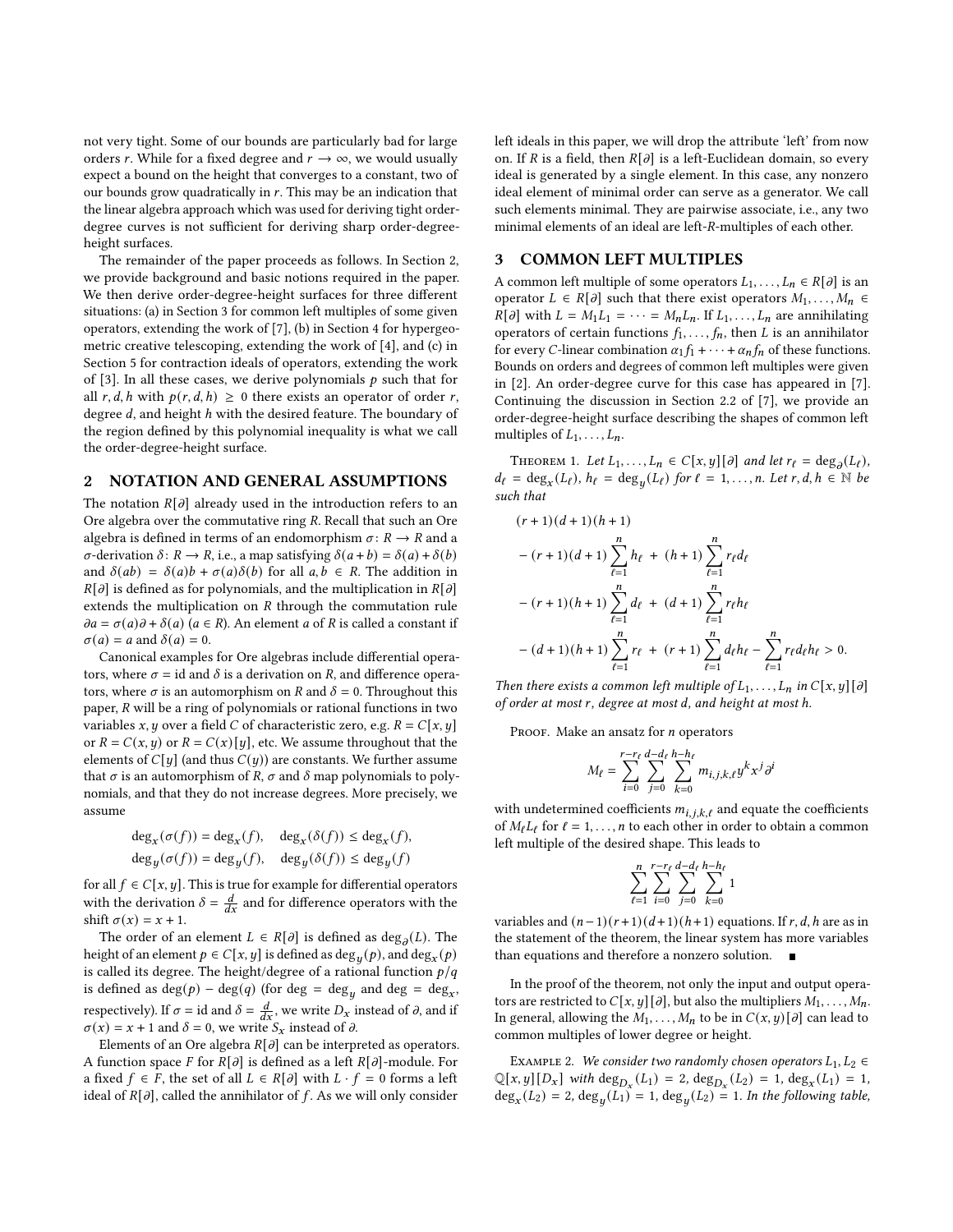we compare the actual sizes of common left multiples of  $L_1, L_2$  with the sizes predicted by Thm. [1.](#page-1-2) A table entry  $u|v$  in column  $r$  and row  $d$  means that Thm. [1](#page-1-2) predicts a common multiple of order  $r$ , degree d and any height  $h \ge u$ , and for the specific operators  $L_1, L_2$ we found a common multiple of order r, degree d, and height  $h = v$ . The common multiples were computed in  $C(x, y) [D_x]$ . A dot means that no operator of the respective order and degree was found or predicted. In this experiment, Thm. [1](#page-1-2) predicts orders and degrees correctly but the bound on the height overshoots. At the same time, it does at least qualitatively reflect the effect that increasing both  $r$  and  $d$  makes it possible to decrease ℎ. We have repeated the experiment with operators  $L_1, L_2$  of some other shapes and always found a similar conclusion. Note that in this particular example, Thm. [1](#page-1-2) also rightly predicts the symmetry w.r.t.  $r$  and  $d$ .

 $\overline{d}$ 

| u                |               |                     |                 |               |                |       |               |               |      |      |      |   |
|------------------|---------------|---------------------|-----------------|---------------|----------------|-------|---------------|---------------|------|------|------|---|
| 10               | ٠١٠           | $\cdot \cdot$       | ٠ŀ              | 15 5          | 6 4            | 4 3   | 3 3           | 3 3           | 3 3  | 3 2  | 3 2  |   |
| 9                | ٠ŀ            | $\cdot \cdot \cdot$ | ٠ ۰             | 21 5          | 6 5            | 4 4   | 4 3           | 3 3           | 3 3  | 3 3  | 3 2  |   |
| 8                | $\cdot \cdot$ | $\cdot \cdot$       | $\cdot$ .       | 37 5          | 7 5            | 5 4   | 4 3           | 3 3           | 3 3  | 3 3  | 3 3  |   |
| 7                | $\cdot \cdot$ | $\cdot \cdot$       | ٠ .             | ٠ .           | 9 6            | 5 4   | 4 3           | 4 3           | 3 3  | 3 3  | 3 3  |   |
| 6                | ٠ŀ            | $\cdot \cdot$       | ٠ .             | ٠ ۰           | 12 8           | 7 5   | 5 4           | 4 3           | 4 3  | 4 3  | 3 3  |   |
| 5                | ٠ŀ            | ⊣⊡                  | $\cdot \cdot$   | $\cdot \cdot$ | 31 19          | 10 7  | 7 5           | 5 4           | 5 4  | 4 4  | 4 3  |   |
| 4                | $\cdot \cdot$ | $\cdot \cdot$       | $\cdot$ .       | $\cdot \cdot$ | $\cdot \cdot$  | 31 19 | 12 8          | 9 6           | 7 5  | 6 5  | 6 4  |   |
| 3                | $\cdot \cdot$ | $\cdot \cdot$       | $\cdot$ .       | ٠ .           | $\cdot \cdot$  | ٠ .   | $\cdot$ .     | $\cdot \cdot$ | 37 5 | 21 5 | 15 5 |   |
| 2                | ٠١.           | $\cdot \cdot$       | ٠١.             | ٠ .           | ٠ ۰            | ٠ .   | $\cdot \cdot$ | $\cdot \cdot$ | ٠١.  | ٠ .  | ٠ .  |   |
| 1                | ٠١٠           | $\cdot \cdot$       | $\cdot$ $\cdot$ | ٠ .           | $\cdot \cdot$  | ٠ .   | $\cdot \cdot$ | $\cdot \cdot$ | ٠١.  | ٠ .  | ٠ .  |   |
| $\boldsymbol{0}$ | $\cdot \cdot$ | $\cdot \cdot$       | ٠١.             | ٠١٠           | ٠ŀ             | ٠ .   | $\cdot \cdot$ | ٠ŀ            | ٠ŀ   | ٠ .  | ٠ .  |   |
|                  | $\theta$      | 1                   | 2               | 3             | $\overline{4}$ | 5     | 6             | 7             | 8    | 9    | 10   | Y |

# <span id="page-2-0"></span>4 CREATIVE TELESCOPING

In this section, we consider bivariate proper hypergeometric terms and aim at describing the relationships between orders, degrees and heights for their telescopers. Bounds on these three quantities have been given in [\[4,](#page-8-6) [8,](#page-8-5) [10\]](#page-8-8). An order-degree curve for this case was also provided in [\[4\]](#page-8-6). We will closely follow the discussion in [\[4\]](#page-8-6) and further extend the curve to an order-degree-height surface.

In this respect, we need to generalize all related notions introduced previously to the bivariate case. Let  $k$  be a new variable distinct from the two variables  $x, y$  and let  $C(x, y, k)$  be the field of rational functions in x, y, k. Let  $S_x$  and  $S_k$  denote the difference operators on  $C(x, y, k)$  defined by

$$
S_x(f(x, y, k)) = f(x + 1, y, k)
$$
 and 
$$
S_k(f(x, y, k)) = f(x, y, k + 1)
$$

for any rational function  $f \in C(x, y, k)$ . Clearly,  $S_x$  and  $S_k$  commute with each other and leave elements in  $C(y)$  fixed.

We will be considering some extension field  $E$  of  $C(x, y, k)$  on which difference operators  $S_x$  and  $S_k$  can be naturally extended. A hypergeometric term with respect to  $x$ ,  $k$  is a nonzero element H of such an extension field E with  $S_x(H)/H \in C(x, y, k)$  and  $S_k(H)/H \in C(x, y, k)$ . We are particularly interested in proper hypergeometric terms, that is, hypergeometric terms which can be rewritten in the following form

<span id="page-2-1"></span>
$$
H = p\alpha^{x} \beta^{k} \prod_{m=1}^{M} \frac{\Gamma(a_{m}x + a'_{m}k + a''_{m})\Gamma(b_{m}x - b'_{m}k + b''_{m})}{\Gamma(a_{m}x + a'_{m}k + a''_{m})\Gamma(v_{m}x - v'_{m}k + v''_{m})}, \quad (1)
$$

where  $p \in C[x, y, k] \setminus \{0\}, \alpha, \beta \in C[y] \setminus \{0\}, M \in \mathbb{N}, a_m, a'_m, b_m, b'_m,$  $u_m, u'_m, v_m, v'_m \in \mathbb{N}, a''_m, b''_m, u''_m, v''_m \in C[y].$ 

Let  $H$  be a proper hypergeometric term of the form [\(1\)](#page-2-1). The method of creative telescoping consists in finding polynomials  $c_0, c_1, \ldots, c_r \in C[x, y]$ , not all zero, and a rational function  $g \in$  $C(x, y, k)$  such that

$$
c_0H + c_1S_x(H) + \cdots + c_rS_x^{r}(H) = S_k(gH) - gH.
$$

If  $c_0, c_1, \ldots, c_r$  and g are as above, then we say that the operator  $L = c_0 + c_1 S_x + \cdots + c_r S_x^r \in C[x, y][S_x]$  is a telescoper for H and g is a certificate for  $L$  (and  $H$ ). According to the fundamental lemma in  $[11]$ , the term  $H$  always admits a telescoper. All telescopers for *H* form an ideal in  $C[x, y][S_x]$ .

The main task of this section is to derive a surface in the  $(r, d, h)$ space which indicates that for every integer point  $(r, d, h)$  above the surface, there is a telescoper for  $H$  of order  $r$ , degree  $d$  and height  $h$ . Following [\[4\]](#page-8-6), we make a case distinction between non-rational input and rational input.

## 4.1 The non-rational case

In this subsection, we assume that the following holds.

<span id="page-2-2"></span>CONVENTION 3. Let  $H$  be a proper hypergeometric term of the form [\(1\)](#page-2-1), and assume that H cannot be split into  $H = fH_0$  for  $f \in C(x, y, k)$ and another proper hypergeometric term H<sub>0</sub> with  $S_k(H_0)/H_0 = 1$ .

Informally speaking, the above assumption excludes those terms of the form [\(1\)](#page-2-1) in which  $\beta = 1$  and every Γ-term involving k can be cancelled against another one up to some rational function. Those exceptional terms are treated separately in Section [4.2](#page-4-0) below.

With Convention [3,](#page-2-2) for any rational function  $q \in C(x, y, k) \setminus \{0\}$ , we know that  $qH$  cannot be split into the indicated way either. In particular,  $S_k(gH)/(gH) \neq 1$ , that is,  $S_k(gH) - gH \neq 0$ . As a consequence, whenever the pair  $(L, g)$  with  $L \in C[x, y][S_x]$  and  $g \in C(x, y, k) \setminus \{0\}$  is such that  $L(H) = S_k(gH) - gH$ , we can guarantee that  $L$  is not the zero operator. Thus, in the sequel of this subsection, we need not worry about this requirement any more.

The main idea we are using for analysis is the same as [\[4,](#page-8-6) [10\]](#page-8-8), that is, to go through steps of Zeilberger's algorithm [\[12\]](#page-8-10) literally when applied to the given proper hypergeometric term  $H$ , and then reduce the problem of computing a telescoper to solving a homogeneous system of linear equations over  $C$ , which will have a nontrivial solution whenever it is underdetermined.

With Convention [3,](#page-2-2) for any integer *m* with  $1 \le m \le M$ , define

$$
A_m = a_m x + a'_m k + a''_m, \quad B_m = b_m x - b'_m k + b''_m,
$$
  

$$
U_m = u_m x + u'_m k + u''_m, \quad V_m = v_m x - v'_m k + v''_m.
$$

For  $p \in C[x, y, k]$  and  $m \in \mathbb{N}$ , let  $p^{\overline{m}} = p(p + 1) \dots (p + m - 1)$ with the conventions  $p^{\overline{0}} = 1$  and  $p^{\overline{1}} = p$ . For an operator  $L =$  $c_0 + c_1 S_x + \cdots + c_r S_x^r \in C[x, y][S_x]$ , we then have

$$
\begin{split} L(H) & = \sum_{i=0}^r c_i \alpha^i \frac{S_x^i(p)}{p} \prod_{m=1}^M \frac{A_m^{\overline{lam}} B_m^{\overline{lb}m}}{U_m^{\overline{lu}_m} V_m^{\overline{lv}_m}} H \\ & = \left( \sum_{i=0}^r c_i \alpha^i S_x^i(p) \prod_{m=1}^M P_{i,m} \right) \alpha^x \beta^k \prod_{m=1}^M \frac{\Gamma(A_m) \Gamma(B_m)}{\Gamma(U_m + ru_m) \Gamma(V_m + rv_m)} \end{split}
$$

,

where

$$
P_{i,m}=A_{m}^{\overline{ia_{m}}}B_{m}^{\overline{ib_{m}}}(U_{m}+iu_{m})^{\overline{(r-i)u_{m}}}(V_{m}+iv_{m})^{\overline{(r-i)v_{m}}}.
$$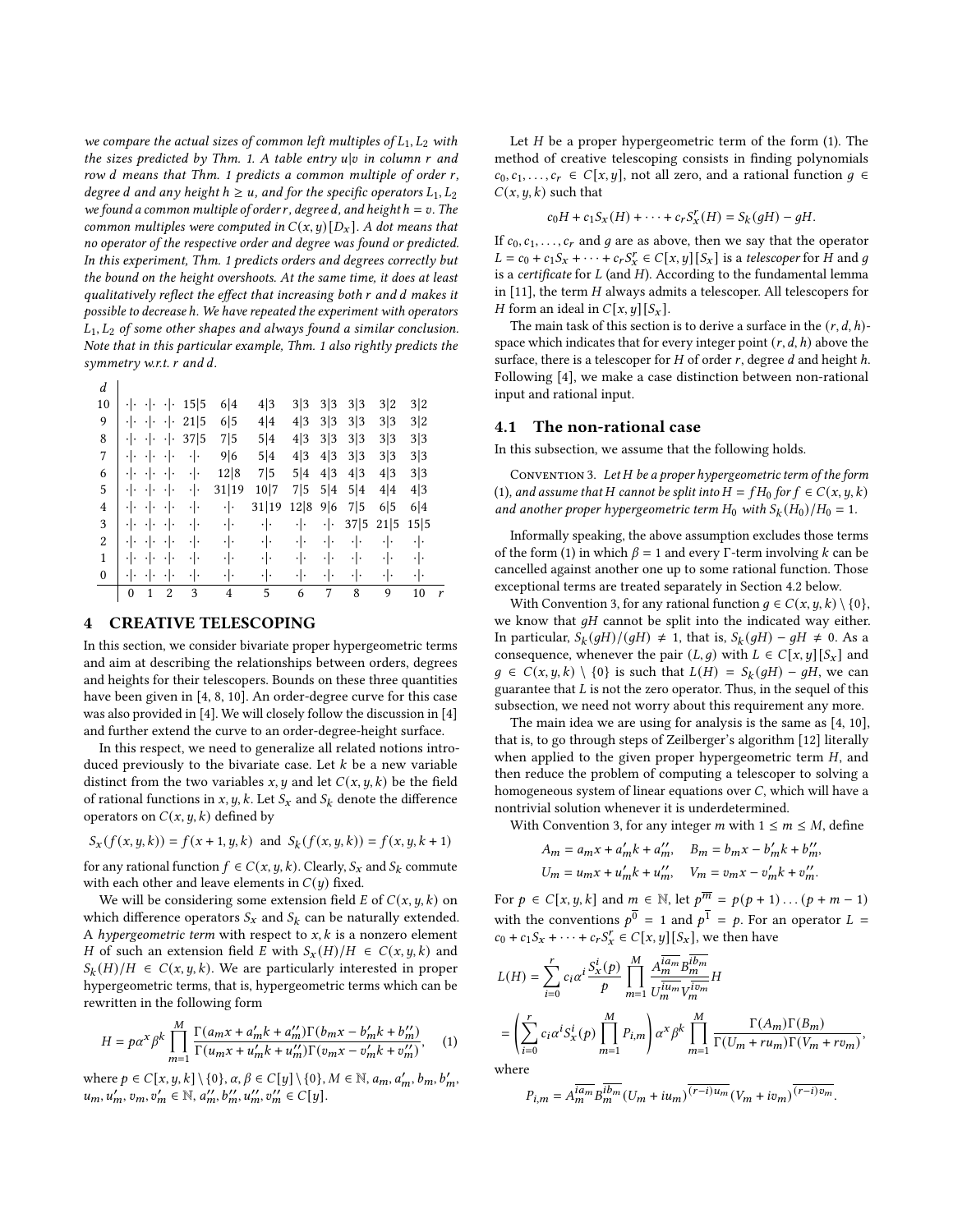We can write

<span id="page-3-0"></span>
$$
\frac{S_k(L(H))}{L(H)} = \frac{S_k(P)}{P} \frac{Q}{S_k(R)},
$$
\n(2)

where

$$
P = \sum_{i=0}^{r} c_i \alpha^i S_x^i(p) \prod_{m=1}^{M} P_{i,m},
$$
 (3)

$$
Q = \beta \prod_{m=1}^{M} A_m^{\overline{a'_m}} (V_m + r v_m - v'_m)^{\overline{v'_m}}, \tag{4}
$$

$$
R = \prod_{m=1}^{M} (U_m + ru_m - u'_m)^{\overline{u'_m}} B_m^{\overline{b'_m}}.
$$
 (5)

A remarkable feature of this decomposition is that the undetermined coefficients  $c_0, \ldots, c_r$  only appear linearly in the polynomial P and yet do not appear at all in the polynomials  $Q$ ,  $R$ . Depending on the actual values of the parameters appearing in  $H$ , the decomposition [\(2\)](#page-3-0) may or may not satisfy the condition  $gcd(Q, S_k^i(R)) = 1$  for all  $i \in \mathbb{N}$ , and thus the corresponding equation

<span id="page-3-1"></span>
$$
P = QS_k(Y) - RY \tag{6}
$$

is not necessarily the true Gosper equation. However, even in this case, it only means that some solutions may be overlooked, and any nontrivial solution  $Y \in C(x, y)[k]$  to this equation will still give rise to a correct telescoper for  $H$  and a certificate. Since our main interest lies in bounding the size of telescopers, it is sufficient to investigate under which circumstances the equation [\(6\)](#page-3-1) with the above choices of  $P$ ,  $O$ ,  $R$  has a solution.

We proceed by performing a coefficient comparison between both sides of [\(6\)](#page-3-1) with respect to powers of  $x$ ,  $y$  and  $k$ , rather than merely with respect to powers of  $k$  as in [\[10\]](#page-8-8) or powers of  $x$ ,  $k$  as in  $[4]$ , yielding a linear system over C. In order to better express the number of variables and equations in this system, we make the following notational convention.

<span id="page-3-2"></span>Convention 4. With Convention [3,](#page-2-2) let

$$
\vartheta_x = \deg_x(p), \quad \vartheta_y = \deg_y(p), \quad \vartheta_k = \deg_k(p),
$$
  
\n
$$
\mu = \max \Big\{ \sum_{m=1}^M (a_m + b_m), \sum_{m=1}^M (u_m + v_m) \Big\},
$$
  
\n
$$
v = \max \Big\{ \sum_{m=1}^M (a'_m + v'_m), \sum_{m=1}^M (u'_m + b'_m) \Big\},
$$
  
\n
$$
\xi = \max \Big\{ \deg_y(\alpha) + \sum_{m=1}^M (a_m \deg_y(A_m) + b_m \deg_y(B_m)),
$$
  
\n
$$
\sum_{m=1}^M (u_m \deg_y(U_m) + v_m \deg_y(V_m)) \Big\},
$$
  
\n
$$
\eta = \max \Big\{ \deg_y(\beta) + \sum_{m=1}^M (a'_m \deg_y(A_m) + v'_m \deg_y(V_m)),
$$
  
\n
$$
\sum_{m=1}^M (u'_m \deg_y(U_m) + b'_m \deg_y(B_m)) \Big\}.
$$

Note that these parameters are all nonnegative integers which only depend on  $H$  but not on  $r$ ,  $d$  or  $h$ .

<span id="page-3-7"></span>LEMMA 5. With Convention [4,](#page-3-2) let d and h be the degree and height of L, respectively. Then

$$
\deg_x(P) \leq d + \partial_x + r\mu, \quad \deg_y(P) \leq h + \partial_y + r\xi,
$$

and  $\deg_k(P) \leq \vartheta_k + r\mu$ .

<span id="page-3-3"></span>As a consequence, P contains at most

<span id="page-3-4"></span>
$$
(d + \partial_x + r\mu + 1)(h + \partial_y + r\xi + 1)(\partial_k + r\mu + 1)
$$
 (7)

<span id="page-3-6"></span><span id="page-3-5"></span>nonzero monomials in terms of  $x, y, k$ .

PROOF. Observe that

an

$$
deg_x(c_i) \le d, deg_y(c_i) \le h, deg_k(c_i) = 0,
$$
  
\n
$$
deg_x(P_{i,m}) \le ia_m + ib_m + (r - i)u_m + (r - i)v_m,
$$
  
\n
$$
deg_y(P_{i,m}) \le ia_m deg_y(A_m) + ib_m deg_y(B_m)
$$
  
\n
$$
+ (r - i)u_m deg_y(U_m) + (r - i)v_m deg_y(V_m),
$$
  
\n
$$
deg_k(P_{i,m}) \le ia_m + ib_m + (r - i)u_m + (r - i)v_m
$$

for all  $i = 0, \ldots, r$  and  $m = 1, \ldots, M$ . The lemma follows from [\(3\)](#page-3-3).

As suggested in [\[4\]](#page-8-6), the degrees of  $Y$  in  $x$ ,  $y$  and  $k$  will be chosen in such a way that  $QS_k(Y) - RY$  only contains monomials which are expected to occur in  $P$ , so that no additional equations will appear.

<span id="page-3-8"></span>LEMMA 6. With Convention [4,](#page-3-2) assume that  $Y \in C[x, y, k]$  satisfies

$$
\deg_x(Y) \le \deg_x(P) - \nu, \quad \deg_y(Y) \le \deg_y(P) - \eta,
$$
  

$$
d \deg_k(Y) \le \deg_k(P) - \nu.
$$

Then the number of nonzero monomials in terms of  $x, y, k$  appearing in  $P - (QS_k(Y) - RY)$  is bounded by the integer defined in [\(7\)](#page-3-4).

PROOF. It follows from [\(4\)](#page-3-5) and [\(5\)](#page-3-6) that

$$
\max\{\deg_x(Q), \deg_x(R)\} = \max\{\deg_k(Q), \deg_k(R)\} = \nu,
$$

and  $\max{\{ \text{deg}_u(Q), \text{deg}_u(R) \}} = \eta$ .

Thus the degrees of  $P - (QS_k(Y) - RY)$  in x, y, k are bounded above by those of  $P$ , yielding the assertion by Lemma [5.](#page-3-7)

Now we are ready to present the main result of this subsection, which can be viewed as a natural generalization of the order-degree curve from [\[4,](#page-8-6) Theorem 5].

<span id="page-3-9"></span>THEOREM 7. With Convention [4,](#page-3-2) let r, d,  $h \in \mathbb{N}$  be such that  $d +$  $\vartheta_x + r\mu - \nu \geq 0$ ,  $h + \vartheta_u + r\xi - \eta \geq 0$ ,  $\vartheta_k + r\mu - \nu \geq 0$ , and

$$
(r+1)(d+1)(h+1) - (d+1+\partial_x + r\mu)(\partial_k + r\mu + 1)\eta - (d+2+\partial_x + \partial_k + 2r\mu - \nu)(h+1+\partial_y + r\xi - \eta)\nu > 0.
$$

Then there exists a telescoper for  $H$  of order at most  $r$ , degree at most  $d$ and height at most ℎ.

PROOF. In order to prove the theorem, it is sufficient to show that, for the given triple  $(r, d, h)$  in the assumption, the corresponding equation  $P = QS_k(Y) - RY$  has a nontrivial solution  $Y \in C[x, y, k]$ . Lemma [6,](#page-3-8) along with Lemma [5,](#page-3-7) suggests the ansatz

$$
Y = \sum_{i=0}^{d+\vartheta_x+r\mu-\nu}\sum_{j=0}^{h+\vartheta_y+r\xi-\eta}\sum_{\ell=0}^{\vartheta_k+r\mu-\nu}y_{i,j,\ell}x^iy^jk^{\ell}
$$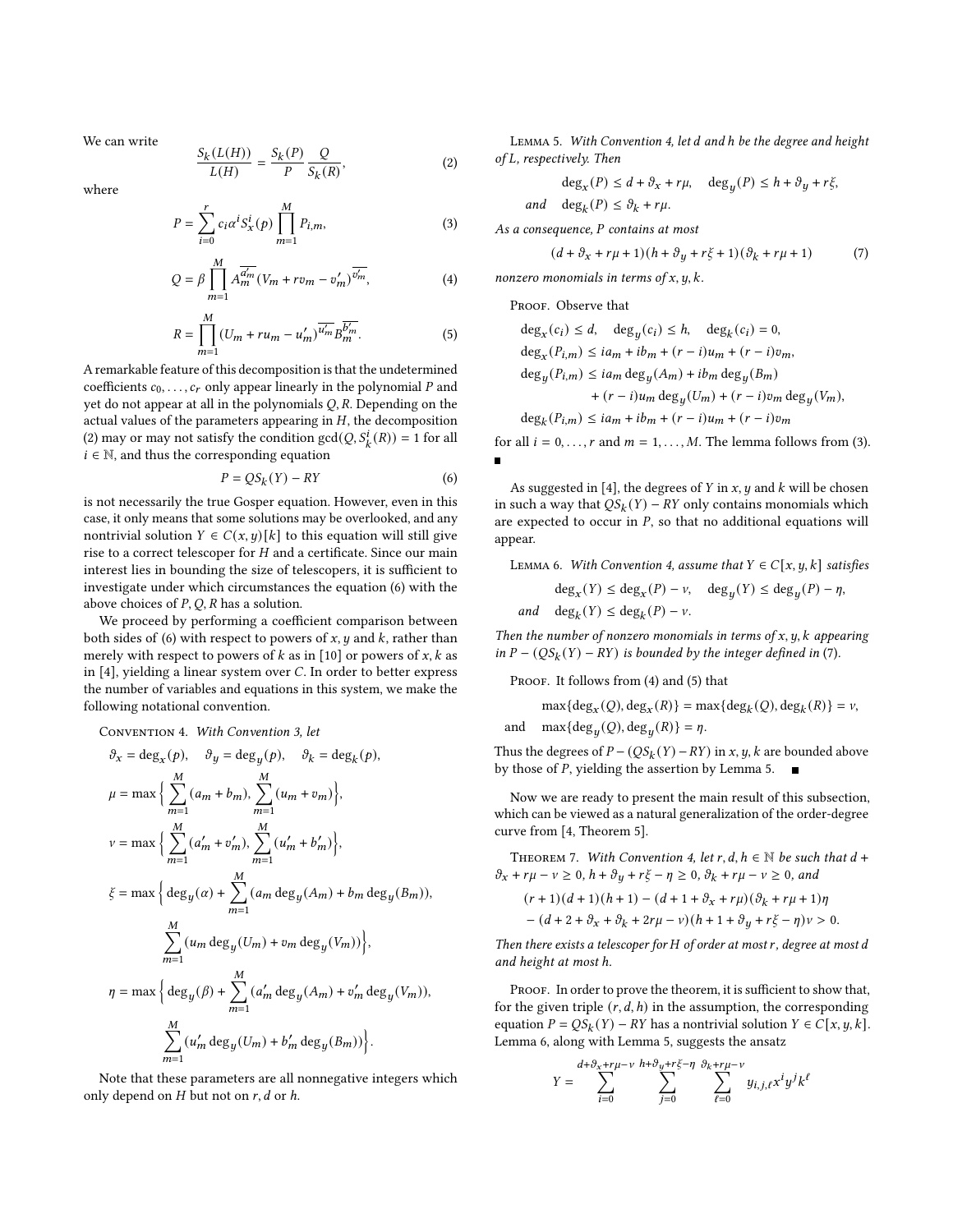with undetermined coefficients  $y_{i,j,\ell}$ . Together with the unknown coefficients over C of the  $c_i$  in P given by [\(3\)](#page-3-3), we obtain from the equation [\(6\)](#page-3-1) a linear system over  $C$  with

$$
\begin{aligned} &(r+1)(d+1)(h+1)\\ &+(d+\vartheta_x+r\mu-\nu+1)(h+\vartheta_y+r\xi-\eta+1)(\vartheta_k+r\mu-\nu+1) \end{aligned}
$$

variables and, by Lemma [6,](#page-3-8) at most

$$
(d + \partial_x + r\mu + 1)(h + \partial_y + r\xi + 1)(\partial_k + r\mu + 1)
$$

equations. By adding and removing  $\eta$  in the second parenthesis of the number of equations, along with a direct calculation, one readily sees that the linear system for  $r$ ,  $d$ ,  $h$  satisfying the given constraints has more variables than equations, ensuring the existence of such a nontrivial solution. The assertion follows.

<span id="page-4-3"></span>EXAMPLE 8. For the hypergeometric term  $H = k\Gamma(x+k+y^2)/\Gamma(x-\mathbb{I})$  $k+y$ ), the following table contains the predicted and actual heights of telescopers for various orders and degrees. An entry  $u|v$  in cell  $(r, d)$ means that Thm. [7](#page-3-9) predicts the existence of a telescoper of order r, degree d and height  $h \ge u$ , and that there actually exists a telescoper of order r, degree d and height  $h = v$ . A dot indicates that no operator with the corresponding order and degree exist or is predicted.

|              | $d12$ $ \cdot \cdot $           |              | 42 9           | 25 6          | 22 6           | 21 5       | 22 5            | 22 5            | 23 4                    | 24 4          |
|--------------|---------------------------------|--------------|----------------|---------------|----------------|------------|-----------------|-----------------|-------------------------|---------------|
| 11           | $\cdot$ $\cdot$ $\cdot$ $\cdot$ |              | 50 9           | 27 6          | 24 6           | 23 5       | 24 5            | 24 5            | 25 5                    | 26 4          |
| 10           | ءاء ءاء                         |              | 62 9           | 31 7          | 27 6           | 26 5       | 26 5            | 275             | 28 5                    | 29 4          |
| 9            | $\cdot   \cdot   \cdot  $       |              | 86 9           | 36 7          | 30 6           | 29 5       | 30 5            | 30 5            | 32 5                    | 33 5          |
| 8            | $\cdot \cdot \cdot \cdot$       |              | 158 9          | 45 7          | 36 6           | 35 5       | 35 5            | 36 5            | 37 5                    | 39 5          |
| 7            | $\cdot \cdot \cdot$             |              | $\cdot$  9     | 62 7          | 47 6           | 43 6       | 43 5            | 44 5            | 46 5                    | 47   5        |
| 6            | $\cdot$ $\cdot$ $\cdot$ $\cdot$ |              | $\cdot$  9     | 114 7         | 69 6           | 61 6       | 59 5            | 60 5            | 61 5                    | 63 5          |
| 5            | $\cdot$ $\cdot$ $\cdot$ $\cdot$ |              | $\cdot$  9     | $\cdot$  7    | 160 7          | 113 6      | 102 5           | 98 5            | 995                     | 101 5         |
| 4            | $\cdot \cdot \cdot$             |              | $\cdot \cdot$  | $\cdot$  7    | $\cdot$  7     | $\cdot$ 6  |                 |                 | 570 6 371 5 312 5 288 5 |               |
| 3            | $\cdot$ $\cdot$ $\cdot$ $\cdot$ |              | ٠ .            | $\cdot$  10   | $\cdot$  8     | $\cdot$ 6  | $\cdot$ 6       | $\cdot$ 6       | $\cdot$ 6               | $\cdot$ 6     |
| 2            | $\cdot$ $\cdot$ $\cdot$ $\cdot$ |              | ٠ .            | $\cdot \cdot$ | ٠ .            | $\cdot$  8 | $\cdot$  8      | $\cdot$  8      | $\cdot$  8              | $\cdot$  8    |
| 1            | -1- -1-                         |              | ٠ .            | $\cdot \cdot$ | ٠ .            | - 1        | $\cdot$ $\cdot$ | $\cdot$ $\cdot$ | $\cdot \cdot$           | $\cdot \cdot$ |
| $\mathbf{0}$ | وامتوا والمح                    |              | ٠ .            | ٠ ۰           | ٠١.            | $\cdot$ .  | ٠ ۰             | $\cdot \cdot$   | ٠ .                     | $\cdot \cdot$ |
|              | $\mathbf{0}$                    | $\mathbf{1}$ | $\overline{2}$ | 3             | $\overline{4}$ | 5          | 6               | 7               | 8                       | 9r            |

Thm. [7](#page-3-9) inherits from the order-degree curve of [\[4\]](#page-8-6) that it correctly predicts the orders but overshoots its degrees. For example, with  $r = 2$ , the theorem predicts a telescoper of order 2 and degree d whenever  $d \geq 8$ , and yet we actually found telescopers of order 2 and degree 5, 6 or 7 by direct calculation. Also the predicted heights overshoot, but note that the bound still supports trading order and degree against height, e.g., the height predicted for  $(r, d) = (4, 6)$  is lower than that for  $(r, d) = (4, 5)$  and  $(r, d) = (3, 6)$ . Note also that the predicted heights are not weakly decreasing for fixed  $d$  and growing  $r$ , as they should (leftmost violations are highlighted in bold). This is a weakness of Thm. [7](#page-3-9) caused by the quadratic term in  $r$  appearing in the inequality.

#### <span id="page-4-0"></span>4.2 The rational case

In this subsection, we deal with the remaining case where the given proper hypergeometric term  $H$  of the form [\(1\)](#page-2-1) can be further written as  $H = fH_0$  for  $f \in C(x, y, k)$  and a proper hypergeometric term  $H_0$  with  $S_k(H_0)/H_0 = 1$ . Let  $a, b \in C[x, y, k]$  be such that  $S_x(H_0)/H_0 = a/b$ . Along similar lines in the proof of [\[4,](#page-8-6) Lemma 9], one can show that whenever  $f$  admits a telescoper of order  $r$ , degree  $d$  and height  $h$ , there always exists a telescoper for  $H$  of order  $r$ ,

degree at most  $d + r \max\{\deg_x(a), \deg_x(b)\}\$  and height at most  $h + r \max\{\deg_u(a), \deg_u(b)\}.$  Based on this transformation, we may assume without loss of generality that  $H_0 = 1$ . In other words, we assume that  $H$  is a proper hypergeometric term of the form  $(1)$ and, at the same time, is a rational function in  $C(x, y, k)$ , which is equivalent to say that  $H$  is a rational function whose denominator factors into integer-linear factors. Following [\[4,](#page-8-6) §4], we employ the direct algorithm of Le [\[9\]](#page-8-11), instead of Zeilberger's algorithm, for analyzing sizes of telescopers in the rational case so as to obtain a much sharper bound.

Let  $H$  be a rational proper hypergeometric term. The algorithm of Le  $[9]$  first decomposes  $H$  as

<span id="page-4-1"></span>
$$
H = S_k(g) - g + \frac{1}{u} \sum_{i=1}^{s} V_i \left( \frac{1}{(a_i x + a'_i k + a''_i)^{e_i}} \right),
$$
 (8)

where  $g \in C(x, y, k), u \in C[x, y], V_i \in C[x, y][S_x], a_i, a'_i, e_i \in \mathbb{Z},$  $a''_i \in C[y]$  with  $a'_i > 0, e_i > 0$ ,  $gcd(a_i, a'_i) = 1$  for all *i*, and

$$
\left(\frac{a_i}{a'_i} - \frac{a_j}{a'_j}\right)x + \left(\frac{a''_i}{a'_i} - \frac{a''_j}{a'_j}\right) \notin \mathbb{Z}
$$

for all  $i \neq j$  with  $e_i = e_j$ . Then for  $i = 1, \ldots, s$ , it computes an operator  $L_i \in C(x, y)[S_x]$  such that  $S_x^{a'_i} - 1$  is a right divisor of  $L_i(\frac{1}{u}V_i)$ . A common left multiple  $L \in C[x, y][S_x]$  of the operators  $L_1, \ldots, L_s$  finally leads to a telescoper for H.

Note that the main computational work happens in the last two steps. It is sensible to assume in the following degree analysis that we already know the decomposition [\(8\)](#page-4-1) and to express the bounds in terms of quantities from the last term in  $(8)$ , rather than from  $H$ .

<span id="page-4-2"></span>THEOREM 9. Let H be a rational proper hypergeometric term ad-mitting the decomposition [\(8\)](#page-4-1). For  $i = 1, \ldots, s$ , assume that  $V_i$  has degree  $\vartheta_i$  and height  $\tau_i$ . Let  $r, d, h \in \mathbb{N}$  be such that  $d \geq \deg_x(u)$ ,  $h \ge \deg_u(u)$ , and

$$
(r+1)(d+1-\deg_x(u))(h+1-\deg_y(u)) - \sum_{i=1}^s a'_i \vartheta_i \tau_i
$$

$$
-(d+1-\deg_x(u)) \sum_{i=1}^s a'_i \tau_i - (h+1-\deg_y(u)) \sum_{i=1}^s a'_i \vartheta_i
$$

$$
-(d+1-\deg_x(u))(h+1-\deg_y(u)) \sum_{i=1}^s a'_i > 0
$$

Then there exists a telescoper  $L$  for  $H$  of order at most  $r$ , degree at most *d* and height at most h.

PROOF. According to the algorithm of Le [\[9\]](#page-8-11), it suffices to find some  $L \in C[x, y][S_x]$  and  $R_i \in C(x, y)[S_x]$  with the property that  $L(\frac{1}{u}V_i) = R_i(S_x^{\alpha'_i} - 1)$  for all  $i = 1, ..., s$ .

Let  $\rho_i$  be the order of  $V_i$  for  $i = 1, \ldots, s$  and make an ansatz  $L = \tilde{L}u$  with

$$
\tilde{L} = \sum_{i=0}^r \sum_{j=0}^{d-\deg_x(u)} \sum_{\ell=0}^{h-\deg_y(u)} c_{i,j,\ell} y^{\ell} x^j S_x^i.
$$

Then *L* has order *r*, degree *d*, height *h*, and  $L^{\frac{1}{u}}V_i = \tilde{L}V_i$  for  $i =$ 1, ..., s. It thus amounts to constructing operators  $R_i \in C[x, y][S_x]$ such that  $\tilde{L}V_i = R_i(S_x^{\alpha'_i} - 1)$ . Note that  $\tilde{L}V_i$  has order  $r + \rho_i$ , degree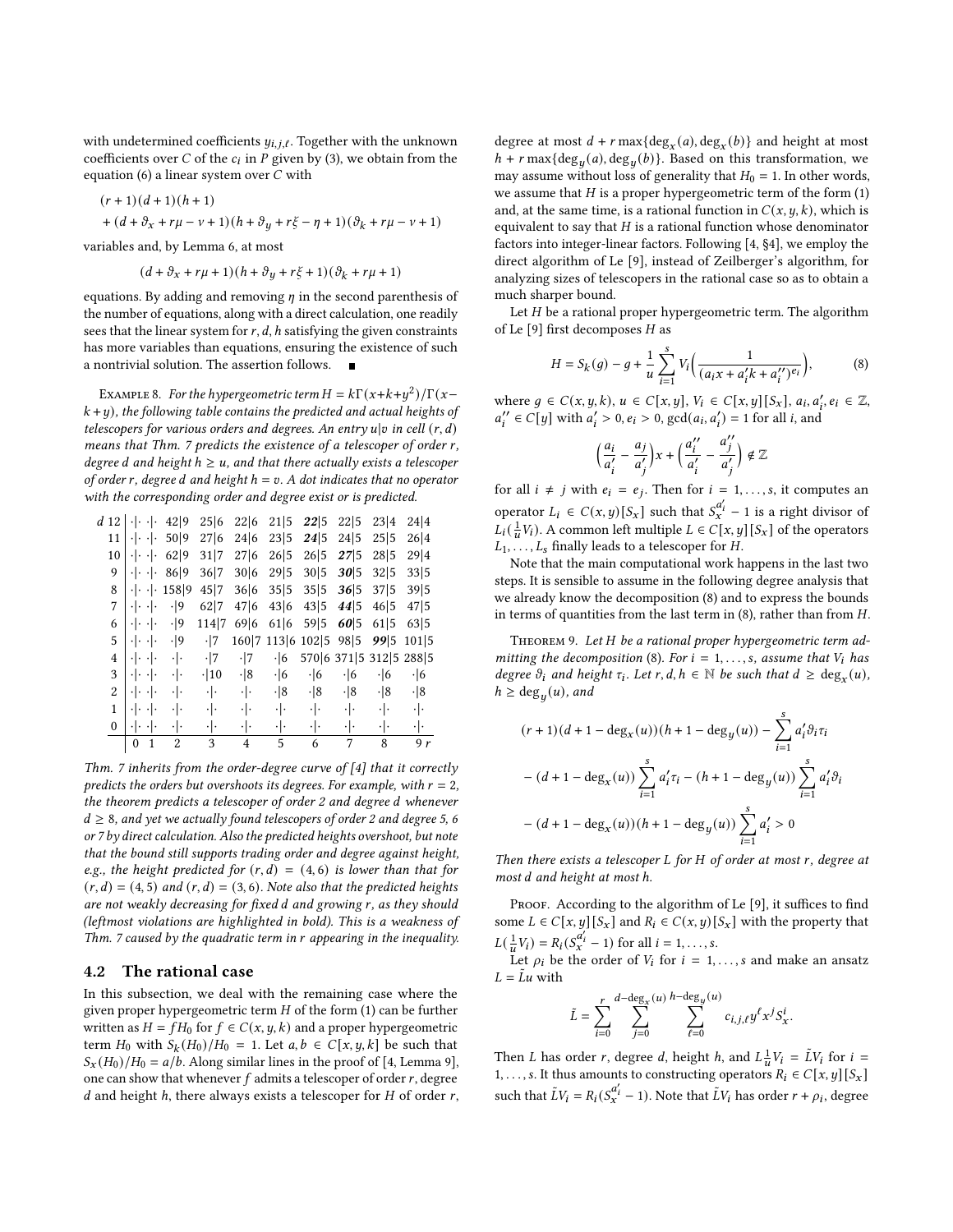$d - \deg_x(u) + \vartheta_i$  and height  $h - \deg_u(u) + \tau_i$ . Also note that  $S_x^{a'_i} - 1$ has order  $a'_i$ , degree 0 and height 0. So we consider ansatzes for the  $R_i$  of order  $r + \rho_i - a'_i$ , degree  $d - \deg_x(u) + \vartheta_i$  and height  $h - \deg_u(u) + \tau_i$ , respectively.

Comparing coefficients with respect to  $x, y$  and  $S_x$  in all the required identities  $\tilde{L}V_i = R_i(S_x^{\alpha'_i} - 1)$  leads to a linear system with

$$
(r+1)(d - \deg_x(u) + 1)(h - \deg_y(u) + 1)
$$
  
+ 
$$
\sum_{i=1}^{s} (r + \rho_i - a'_i + 1)(d - \deg_x(u) + \vartheta_i + 1)(h - \deg_y(u) + \tau_i + 1)
$$

variables and

$$
\sum_{i=1}^{s} (r + \rho_i + 1)(d - \deg_x(u) + \partial_i + 1)(h - \deg_y(u) + \tau_i + 1)
$$

equations. Since  $r$ ,  $d$ ,  $h$  satisfy the inequality given in the theorem, the number of variables exceeds the number of equations, and thus the resulting linear system has a nontrivial solution.  $\blacksquare$ 

Example 10. For the rational function

$$
H = \frac{1}{x+y}(((y+1)^3+1)S_x - (x+y+y^3))(\frac{1}{x+3k+y}),
$$

the heights of telescopers predicted by Thm. [9](#page-4-2) and the heights of telescopers actually observed are as follows.

|  |  | $1 \mid \cdot   \cdot \cdot   \cdot \cdot   \cdot \cdot   \cdot \cdot   \cdot \cdot   \cdot \cdot   \cdot 19   1 10   1 7   1 5   1 4   1 4   1 3   1$                                       |                                                 |  |  |  |
|--|--|----------------------------------------------------------------------------------------------------------------------------------------------------------------------------------------------|-------------------------------------------------|--|--|--|
|  |  | $2 \cdot  \cdot  \cdot  \cdot  \cdot  \cdot $ 28 4 10 3 6 1 4 1 4 1 3 1 3 1 2 1 2 1                                                                                                          |                                                 |  |  |  |
|  |  | $4 \mid \cdot \mid \cdot \mid \cdot \mid \cdot$ 46 9 10 4 6 3 4 1 3 1 3 1 2 1 2 1 2 1 2 1<br>$3 \mid \cdot   \cdot \cdot   \cdot \cdot   \cdot \cdot  $ 13 4 7 3 5 1 4 1 3 1 3 1 2 1 2 1 2 1 |                                                 |  |  |  |
|  |  | $5 \mid \cdot \mid \cdot \cdot \mid \cdot$ 28 9 8 4 5 3 4 1 3 1 3 1 2 1 2 1 2 1 2 1                                                                                                          |                                                 |  |  |  |
|  |  | 6   $\cdot$   $\cdot$   $\cdot$   22 9 8 4                                                                                                                                                   | $5 3 \t4 1 \t3 1 \t2 1 \t2 1 \t2 1 \t2 1 \t2 1$ |  |  |  |
|  |  | $d \ 7$   $\cdot \cdot \cdot \cdot \cdot \cdot 19$  9 7 4                                                                                                                                    | 5 3 3 1 3 1 2 1 2 1 2 1 2 1 2 1                 |  |  |  |

Thm. [9](#page-4-2) predicts orders and degrees correctly but the bound on the height overshoots. At least in this example, while the prediction supports trading order and degree against height, the actual operators seem to only allow for trading order against height. This might be a general phenomenon when  $s = 1$ .

## <span id="page-5-0"></span>5 CONTRACTION IDEALS

In [\[3\]](#page-8-2), it has been shown that order-degree curves are caused by socalled removable singularities. This analysis is more general than the results obtained in the previous sections in so far as it is not limited to operators obtained by a certain operation, e.g., creative telescoping, but applies to any operator ideal. At the same time, the "general" result below does not include the results stated above as special cases, because it depends on different assumptions on what is known about the operators at hand.

In the present section, we make an attempt at extending the analysis of [\[3\]](#page-8-2) to order-degree-height surfaces. Although there is some theory about the removability of singularities in Ore algebras of the form  $C[x, y][\partial]$  [\[6,](#page-8-12) [13,](#page-8-13) [14\]](#page-8-14), we will formulate our result in slightly different terms. For an operator  $L \in C[x, y][\partial]$ , let  $\langle L \rangle$ denote the ideal it generates in  $C(x, y) [\partial]$ . Then Con $\langle L \rangle := \langle L \rangle \cap \partial$  $C[x, y][\partial]$  is an ideal of  $C[x, y][\partial]$ , called the *contraction ideal* of  $\langle L \rangle$ . We assume that some elements of the contraction ideal Con $\langle L \rangle$  are

given and study how they give rise to order-degree-height surfaces about the elements of  $Con\langle L \rangle$ .

The construction proposed in [\[3\]](#page-8-2) can be summarized as follows. Suppose we know two operators  $L \in C[x][\partial]$  and  $L_1 \in \text{Con}\langle L \rangle$ . The goal is an estimate relating the orders  $r$  and the degrees  $d$  of the elements of Con $\langle L \rangle$ . Suppose that  $\text{deg}_{\partial}(L_1) > \text{deg}_{\partial}(L)$  and let  $p \in C[x]$  and  $P \in C[x][\partial]$  be such that  $pL_1 = PL$ . Suppose further that deg<sub>x</sub>( $p$ ) > deg<sub>x</sub>(lc<sub> $\partial$ </sub>( $P$ )). In order to search for elements of Con $\langle L \rangle$  of order r and degree d, make an ansatz  $(Q_0 + Q_1 \frac{1}{p}P)L$  with some operators  $Q_0, Q_1 \in C[x][\partial]$  with

$$
deg_{\partial}(Q_0) \le r - deg_{\partial}(L),
$$
  
\n
$$
deg_x(Q_0) \le deg_x(P) - 1,
$$
  
\n
$$
deg_{\partial}(Q_1) \le r - deg_{\partial}(L_1),
$$
  
\n
$$
deg_x(Q_1) \le deg_x(p) - deg_x(lc_{\partial}(P)) - 1.
$$

Then  $\deg_x(Q_0 + Q_1 \frac{1}{p}P) \leq \deg_x(P) - 1$ , so if we equate the coefficients of all terms of degree >  $d - \deg_x(L)$  to zero, we obtain

$$
(r - \deg_{\partial}(L) + 1)(\deg_x(P) - 1 - d + \deg_x(L))
$$

linear constraints on the

$$
(r - \deg_{\partial}(L) + 1) \deg_x(P)
$$
  
+ 
$$
(r - \deg_{\partial}(L_1) + 1)(\deg_x(p) - \deg_x(\mathrm{lc}_{\partial}(P)))
$$

undetermined coefficients of  $Q_0$  and  $Q_1$ . The linear system is underdetermined if  $r \ge \deg_{\partial}(L)$  and

$$
d \ge \deg_x(L) - \left(1 - \frac{\deg_{\partial}(L_1) - \deg_{\partial}(L)}{r + 1 - \deg_{\partial}(L)}\right) \left(\deg_x(p) - \deg_x(\mathrm{lc}_{\partial}(P))\right).
$$

This matches the formula in Thm. 9 of [\[3\]](#page-8-2) for the case  $m = 1$ . Observe that every nonzero solution of the linear system gives rise to a nonzero operator  $Q_0 + Q_1 \frac{1}{b}P$ , because the degree restrictions imposed in the ansatz imply that the leading coefficient of  $Q_1 \frac{1}{p} P$  is a proper rational function while  $\mathcal{Q}_0$  has only polynomial coefficients, and then  $Q_0 + Q_1 \frac{1}{p} P = 0 \implies Q_0 = Q_1 = 0.$ 

For order-degree curves, the argument just sketched generalizes to the case where for the given  $L \in C[x][\partial]$  we know several operators  $L_1, \ldots, L_m \in \text{Con}\langle L \rangle$ . However, the general proof given in [\[3\]](#page-8-2) makes use of the fact that  $C[x]$  is a Euclidean domain. If we turn to operators in  $C[x, y][\partial]$  we are faced with the problem that  $C[x, y]$  is not a Euclidean domain. This makes it less clear how the ansatz must be shaped in order to ensure that a nonzero solution of the linear system translates into a nonzero ideal element. Indeed, it seems impossible to formulate a general ansatz whose shape only depends on the orders, degrees, and heights of the operators involved. Instead, we must also take into account how many syzygies there are between the leading coefficients of the operators. This quantity, for which we introduce the following notation, will appear in our order-degree-height surface formula.

<span id="page-5-1"></span>DEFINITION 11. For polynomials  $u_1, \ldots, u_m \in C[x, y]$ , let

$$
Syz(u_1,...,u_m)
$$
  
 := { $(q_1,...,q_m) \in C[x,y]^m | q_1u_1 + \cdots + q_mu_m = 0$ }

denote their syzygy module. Let  $p_1, \ldots, p_m \in C[x, y] \setminus \{0\}$  and  $P_1, \ldots, P_m \in C[x, y][\partial] \setminus \{0\}$ . Suppose that  $\deg_{\partial}(P_1) \leq \cdots \leq$  $deg_{\partial}(P_m)$ . For  $n \in \mathbb{N}$ , let  $m_n \in \{1, ..., m\}$  be maximal such that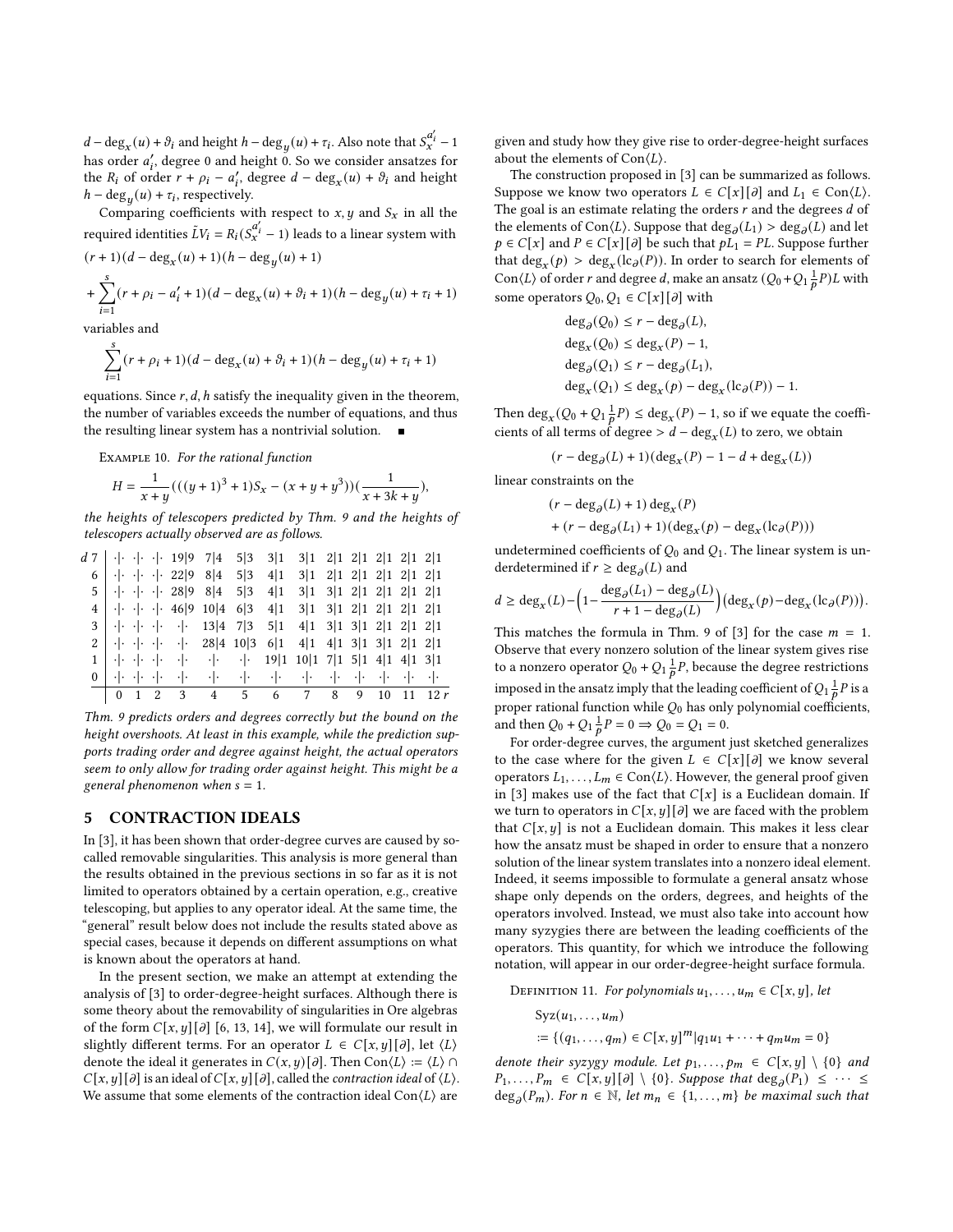$\deg_{\partial}(P_{m_n}) \leq n$ , let  $u_{\ell} := \sigma^{n-\deg_{\partial}(P_{\ell})}\left(\frac{\lg_{\partial}(P_{\ell})}{p_{\ell}}\right)$  for  $\ell = 1, ..., m_n$ and define

$$
V_n = \left\{ (q_1, \dots, q_{m_n}) \in \text{Syz}(u_1, \dots, u_{m_n}) : \text{deg}_x q_\ell \le \deg_x p_\ell - \deg_x \text{lc}_\partial(P_\ell) \text{ and} \right\}
$$

$$
\deg_y q_\ell \le \deg_y p_\ell - \deg_y \text{lc}_\partial(P_\ell) \text{ for all } \ell \right\}.
$$

We define  $c_n := \dim_C V_n$ .

By the following lemma, the sequence  $c_0, c_1, \ldots$  stabilizes at  $n = \max_{\ell=1}^m \deg_{\partial}(P_{\ell})$ . In particular, for every operator L and every choice  $p_1, \ldots, p_m$  and  $P_1, \ldots, P_m$  as in Def. [11,](#page-5-1) there is a constant c such that  $\sum_{n=0}^{r-\deg_{\partial}(L)}$  $\lim_{n=0}^{r-\deg_{\partial}(L)} c_n \leq (r-\deg_{\partial}(L)+1)c.$ 

LEMMA 12. Let  $p_1, \ldots, p_m$  and  $P_1, \ldots, P_m$  be as in Def. [11.](#page-5-1) If  $n \in \mathbb{N}$ is such that  $m_n = m_{n+1}$ , then  $c_n = c_{n+1}$ .

PROOF. Since  $\sigma$  is an automorphism, we have

$$
(q_1, ..., q_{m_n}) \in Syz(u_1, ..., u_{m_n})
$$
  
\n
$$
\Leftrightarrow (\sigma(q_1), ..., \sigma(q_{m_n})) \in Syz(\sigma(u_1), ..., \sigma(u_{m_n}))
$$

for all  $q_1, \ldots, q_{m_n}$ . Since  $\sigma$  is also assumed to preserve degrees,

 $\deg q_\ell \leq \deg p_\ell - \deg \mathrm{l} c_\partial(P_\ell) \Leftrightarrow \deg \sigma(q_\ell) \leq \deg p_\ell - \deg \mathrm{l} c_\partial(P_\ell)$ 

for all  $\ell$  and every choice of  $q_{\ell}$ , both for deg = deg<sub>x</sub> and deg = deg<sub>u</sub>. Together with the assumption  $m_n = m_{n+1}$ , it follows that  $\dim_C V_n = \dim_C V_{n+1}.$ 

<span id="page-6-0"></span>THEOREM 13. Let  $L \in C[x, y][\partial]$  and let  $L_1, \ldots, L_m \in \text{Con}\langle L \rangle \subseteq$  $C[x, y][\partial]$ . For all  $\ell = 1, \ldots, m$ , let  $p_{\ell} \in C[x, y] \setminus \{0\}$  and  $P_{\ell} \in$  $C[x, y][\partial]$  be such that  $p_{\ell}L_{\ell} = P_{\ell}L$ , the  $p_{\ell}$  are pairwise coprime,  $\deg_x p_\ell > \deg_x \log_x p_\ell$  and  $\deg_u p_\ell > \deg_u \log_x p_\ell$ . Define  $\lambda_{x,\ell}$ and  $\lambda_{y,\ell}$  by

$$
\lambda_{x,\ell} := \deg_x p_\ell - \deg_x \mathrm{lc}_{\partial}(P_\ell),
$$
  

$$
\lambda_{y,\ell} := \deg_y p_\ell - \deg_y \mathrm{lc}_{\partial}(P_\ell)
$$

for all  $\ell$ , and let

$$
\eta_x = \max_{\ell=1}^m (\deg_x P_\ell - \deg_x \log_P P_\ell)), \quad \mu_x = \sum_{\ell=1}^m \deg_x(p_\ell),
$$

$$
\eta_y = \max_{\ell=1}^m (\deg_y P_\ell - \deg_y \log_P P_\ell)), \quad \mu_y = \sum_{\ell=1}^m \deg_y(p_\ell),
$$

$$
\xi_x = \sum_{\ell=1}^m (\deg_\partial (L_\ell) - 1) \deg_x(p_\ell), \xi_y = \sum_{\ell=1}^m (\deg_\partial (L_\ell) - 1) \deg_y(p_\ell).
$$

Let the numbers  $c_0, c_1, \ldots$  be as in Def. [11.](#page-5-1)

Let  $r, d, h \in \mathbb{N}$  be such that  $r \ge \deg_{\partial}(L)$ ,  $\deg_{\partial}(L_1), \ldots, \deg_{\partial}(L_m)$ and

$$
\begin{aligned} &(r-\deg_{\partial}(L)+1)\Big(\tilde{\eta}_x\tilde{\eta}_y+\sum_{\ell=1}^m\lambda_{x,\ell}\lambda_{y,\ell}\\ &-(\tilde{\eta}_x+r\mu_x-\xi_x)(\tilde{\eta}_y+r\mu_y-\xi_y)\\ &+(d-\deg_x(L)+1+r\mu_x-\xi_x)(h-\deg_y(L)+1+r\mu_y-\xi_y)\Big)\\ &>\sum_{\ell=1}^m\deg_{\partial}(P_\ell)\lambda_{x,\ell}\lambda_{y,\ell}+\max_{\substack{n=0\\ n=0}}^{r-\deg_{\partial}(L)}c_n, \end{aligned}
$$

where  $\tilde{\eta}_x = \max(\eta_x, d - \deg_x(L) + 1)$  and  $\tilde{\eta}_y = \max(\eta_y, h - \deg_y(L) +$ 1). Then there exists  $a Q \in C(x, y) [\partial]$  such that  $QL \in C[x, y][\partial]$  and  $QL \neq 0$  and  $\deg_{\partial}(QL) \leq r$  and  $\deg_x(QL) \leq d$  and  $\deg_u(QL) \leq h$ .

PROOF. For  $r, d, h \in \mathbb{N}$  as in the theorem, consider an ansatz

$$
Q := Q_0 + Q_1 \frac{1}{p_1} P_1 + \dots + Q_m \frac{1}{p_m} P_m
$$

for a left-multiplier Q for L. Note that for every choice  $Q_0, \ldots, Q_m \in$  $C[x, y][\partial]$  we have  $QL \in C[x, y][\partial]$ . Setting  $p_0 = 1$  and  $P_0 = 1$ , we can write  $Q = \sum_{\ell=0}^{m} Q_{\ell} \frac{1}{p_{\ell}} P_{\ell}$ . For  $\ell \geq 1$ , we choose the degree bounds  $deg_x(Q_\ell) < deg_x(p_\ell) - deg_x lc_\partial(P_\ell) = \lambda_{x,\ell}$  and  $\deg_u(Q_\ell) < \deg_u(p_\ell) - \deg_u(\log_e(P_\ell)) = \lambda_{u,\ell}$ , and for  $\ell = 0$ , we choose the degree bounds  $\deg_x(Q_0) < \tilde{\eta}_x$  and  $\deg_y(Q_0) < \tilde{\eta}_y$ . We also impose the bounds  $\deg_{\partial}(Q_{\ell}) \leq r - \deg_{\partial}(P_{\ell}) - \deg_{\partial}(L)$  for all  $\ell$ . We then have  $\deg_{\partial}(QL) \leq r$  as well as  $\deg_x(Q) < \tilde{\eta}_x$  and  $deg_u(Q) < \tilde{\eta}_y$ . In order to ensure the desired shape of QL, we equate undesired coefficients of Q to zero. Because deg<sub>x</sub> (QL) =  $deg_x(Q) + deg_x(L)$  and  $deg_y(QL) = deg_y(Q) + deg_y(L)$ , we want Q to be such that  $\deg_x(Q) \leq d - \deg_x(L)$  and  $\deg_y(Q) \leq h - \deg_y(L)$ . Undesired coefficients are those which violate these degree conditions. Taking into account that the coefficients of  $Q$  are rational functions whose common denominator divides the polynomial  $\prod_{\ell=1}^m \prod_{i=0}^{\deg_{\partial} Q_{\ell}} \sigma^i(p_{\ell})$ , which has x-degree at most  $r\mu_x - \xi_x$  and  $y$ -degree at most  $r\mu_y - \xi_y$ , we get

$$
\underbrace{(r - \deg_{\partial}(L) + 1)}_{\text{number of }\partial\text{-mono}} \left( \underbrace{(\tilde{\eta}_x + r\mu_x - \xi_x)(\tilde{\eta}_y + r\mu_y - \xi_y)}_{\text{number of }\partial\text{-mono}} \right)
$$
\nminals in Q

\n
$$
- (d - \deg_x(L) + 1 + r\mu_x - \xi_x)(h - \deg_y(L) + 1 + r\mu_y - \xi_y)
$$

 $\overline{z}$  number of  $x$ - $u$ -monomials that are allowed to stay

equations. The number of unknowns in the ansatz is

$$
\begin{aligned} &\sum_{\ell=0}^m (\deg_{\partial}(Q_{\ell})+1)(\deg_x(Q_{\ell})+1)(\deg_y(Q_{\ell})+1) \\ &= (r-\deg_{\partial}(L)+1)\tilde{\eta}_x\tilde{\eta}_y + \sum_{\ell=1}^m (r-\deg_{\partial}(P_{\ell})-\deg_{\partial}(L)+1)\lambda_{x,\ell}\lambda_{y,\ell} \\ &= (r-\deg_{\partial}(L)+1)\Big(\tilde{\eta}_x\tilde{\eta}_y + \sum_{\ell=1}^m \lambda_{x,\ell}\lambda_{y,\ell}\Big) - \sum_{\ell=1}^m \deg_{\partial}(P_{\ell})\lambda_{x,\ell}\lambda_{y,\ell}. \end{aligned}
$$

If the number of variables exceeds the number of equations, the linear system will have nonzero solutions. However, a nonzero solution  $(Q_0, \ldots, Q_m)$  need not translate into a nonzero multiplier  $Q = \sum_{\ell=0}^{m} Q_{\ell} \frac{1}{p_{\ell}} p_{\ell}$ . There is a danger of cancellations. By the restrictions on the degrees, no cancellation can happen between  $Q_0$  and  $\sum_{\ell=1}^m Q_\ell \frac{1}{p_\ell} P_\ell$ , because  $Q_0$  has only polynomial coefficients while  $\sum_{\ell=1}^m Q_\ell \frac{1}{p_\ell} P_\ell$  is either zero or the leading coefficient is a proper rational function. It remains to avoid that  $\sum_{\ell=1}^{m} Q_{\ell} \frac{1}{p_{\ell}} P_{\ell}$  is identically zero. If it is identically zero, there must in particular be a cancellation among the leading terms. Let  $n$  be maximal such that at least one of  $\left[\partial^n\right]Q_\ell\frac{1}{p_\ell}P_\ell$  is nonzero, where we write  $\left[\partial^i\right]X$  for the coefficient of  $\partial^i$  in  $\overline{X} \in C(x, y) [\partial]$ . Then

$$
([\partial^{n-\deg_{\partial}(P_1)}]Q_1,\ldots,[\partial^{n-\deg_{\partial}(P_m)}]Q_m)
$$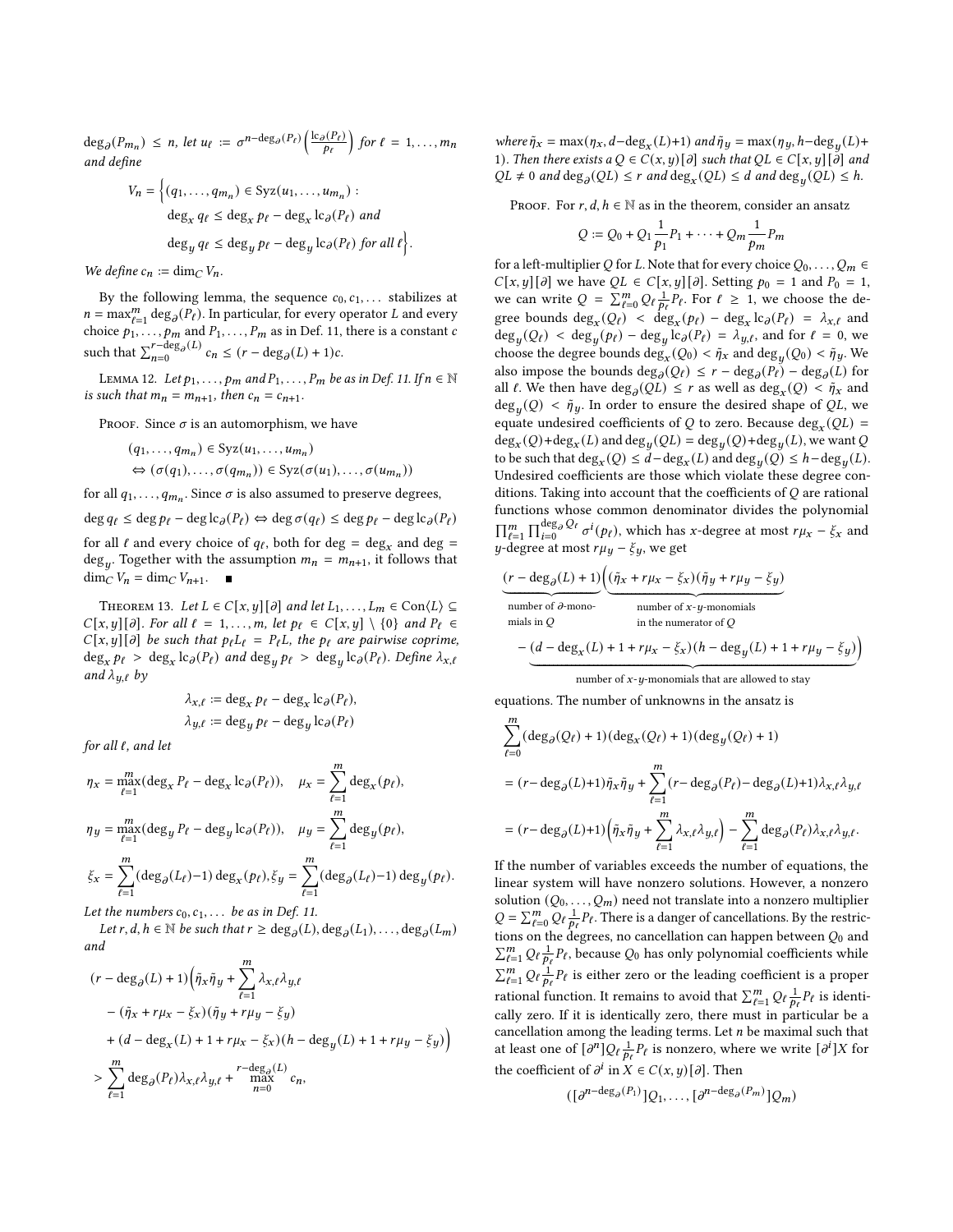belongs to the vector space  $V_n$  of Def. [11](#page-5-1) (coordinates  $\ell$  with  $n <$  $\deg_{\partial}(P_{\ell})$  are meant to be omitted). For each *n* there can be at most  $c_n$  many linearly independent solutions for which a cancellation happens. Therefore, if the number of variables exceeds the number of equations by more than max  $r-\deg_{\partial}(L)$  $\lim_{n=0}^{r-\deg_{\partial}(L)} c_n$ , there must be at least one solution that does not completely cancel. Since this is the case if  $r$ ,  $d$ ,  $h$  are chosen as specified in the theorem, we are done.

EXAMPLE 14. Let  $L \in C[x, y][S_x]$  be the minimal telescoper of the hypergeometric term  $H = k\Gamma(x + k + y^2)/\Gamma(x - k + y)$  already considered in Example [8.](#page-4-3) It has order 2, degree 5, and height 9, and we have

$$
lc_{\partial}(L) = (2x + y^{2} + y)(x^{2} + xy^{2} + xy + y^{3} - 1).
$$

There is an  $L_1$  of  $Con\langle L \rangle$  of order 3, degree 8, height 8 and with

$$
lc_{\partial}(L_1) = 6x^2 + 6xy^2 + 6xy + 6x + y^4 + 4y^3 + 4y^2 + 3y.
$$

Applying Thm. [13](#page-6-0) to  $L$  and  $L_1$  gives the following height predictions for elements of  $Con\langle L \rangle$  of various orders r and degrees d (in comparison to the actual smallest heights for elements of the respective shape):

| d10            |              |                     | $\cdot$  9     | 8 7               | 8 6               | 8 5       | 8 5        | 8 5        |
|----------------|--------------|---------------------|----------------|-------------------|-------------------|-----------|------------|------------|
| 9              | ٠ ۰          | ٠ ۰                 | .19            | 8 7               | 8 6               | 8 5       | 8 5        | 8 5        |
| 8              | ٠ .          | ٠ .                 | $\cdot$  9     | 8 7               | 8 6               | 8 5       | 8 5        | 8 5        |
| 7              | ٠ .          | $\cdot$ .           | $\cdot$  9     | 10 7              | 12 6              | 13 6      | 15 5       | 17 5       |
| 6              | ٠ .          | $\cdot \cdot$       | $\cdot$  9     | 13 7              | 18 6              | 23 6      | 28 5       | 33 5       |
| 5              | ٠ .          | $\cdot \cdot \cdot$ | $\cdot$  9     | 23 7              | 38 7              | 53 6      | 68 5       | 835        |
| $\overline{4}$ | ٠Ι.          | ٠ .                 | ٠ .            | $\cdot$  7        | $\cdot$  7        | $\cdot$ 6 | $\cdot$ 6  | $\cdot$  5 |
| 3              | ٠ .          | $\cdot \cdot$       | ٠ ۰            | $\cdot$  10       | $\cdot$  8        | $\cdot$ 6 | $\cdot$ 6  | $\cdot$ 6  |
| 2              | ٠ ۰          | $\cdot \cdot$       | ٠ ۰            | $\cdot$   $\cdot$ | $\cdot$   $\cdot$ | . 8       | $\cdot$  8 | $\cdot$  8 |
| $\mathbf{1}$   | ٠ .          | ٠ .                 | ٠ ۰            | $\cdot$   $\cdot$ | ٠ .               | ٠ ۰       | ٠ ۰        | ٠ .        |
| $\mathbf{0}$   | ٠١.          | ٠١.                 | ٠ .            | ٠ .               | ٠ ۰               | ٠ .       | ٠ .        | ٠ ۰        |
|                | $\mathbf{0}$ | 1                   | $\overline{2}$ | 3                 | 4                 | 5         | 6          | 7r         |

We see that Thm. [13](#page-6-0) overshoots but rightly indicates that order and degree can be traded against height, for example for  $(r, d) = (3, 8)$ , the predicted height is 8, which is less than the predicted height for  $(r, d) = (3, 7)$ . Also, similar to Thm. [7,](#page-3-9) for fixed d and increasing r the minimal predicted heights are not weakly decreasing. Like in Thm. [7,](#page-3-9) we blame the quadratic term in r appearing in the inequality for this behaviour. Thm. [13](#page-6-0) leads to better estimates than Thm. [7](#page-3-9) because knowing  $L$  and  $L_1$  in advance is a much stronger assumption than knowing the hypergeometric term H.

Thm. [13](#page-6-0) appears to be a natural generalization of the orderdegree curve from [\[3\]](#page-8-2). While this order-degree curve turns out to make quite accurate degree predictions, Thm. [13](#page-6-0) is not that sharp. As mentioned in the beginning, an order-degree curve for an operator L emerges if there are  $L_1$ ,  $P$ ,  $p$  with  $pL_1 = PL$  and  $deg_x(p) > deg_x(lc_{\partial}(P))$ . In the univariate case, we can arrange this situation whenever  $lc_{\partial}(L)$  has a removable factor. It can in fact always be arranged that  $lc_{\partial}(P) = 1$ . This is no longer true for operators in  $C[x, y][\partial]$ , because  $C[x, y]$  is not a Euclidean domain. As a consequence, it can happen (and seems to be common) that a factor of  $lc_{\partial}(L)$  can only be removed at the cost of introducing another factor into the leading coefficient.

Another interesting difference between Thm. [13](#page-6-0) and Thm. 9 of [\[3\]](#page-8-2) is that  $deg_x(P)$  cancels out in the derivation of the orderdegree curve (cf. the summary at the beginning of this section), but

it no longer cancels in the more general setting of Thm. [13.](#page-6-0) This difference is also responsible for the disturbing quadratic dependence on  $r$ , which has no counterpart in the univariate case.

# 6 CONCLUSION

We have shown several situations that order and degree can be traded against height. The effect was observed experimentally with actual operators and is supported by the theoretical bounds we have given. We believe that our results will be useful for deriving refined complexity analyses for operations involving operators that take heights into account.

Our results are limited to the case of operators in  $C[x, y][\partial]$  with -degree as height, and it would be interesting to have analogous results for operators in  $\mathbb{Z}[x][\partial]$  with integer bitlength as height. We conclude the paper with an example indicating that trading effects can also be expected in this setting.

EXAMPLE 15. For  $a_n = \sum_{k=0}^n \left( {n \choose 2k} + {2n \choose k}^2 \right)$  let  $a(x) = \sum_{n=0}^{\infty} a_n x^n$ . Using LLL, we searched for differential operators of various orders r and degrees d that annihilate the series  $a(x)$  and involve short integers. The results are shown in the table below; a number h in cell  $(r, d)$  of the table indicates that we found an operator of size  $(r, d)$  which only involves integers with at most h decimal digits.

Note that since multiplying an operator from the left by a power of  $x$  increases the degree of the operator without changing any of its coefficients, the minimal heights for a fixed r must be weakly decreasing while moving along the positive direction of d-axis. The height 9 we observe for order 12 and degree 14 contradicts this expectation. We believe that this is due to the fact that LLL is not guaranteed to find the shortest vector of a given lattice. For a fixed  $d$  and increasing  $r$ , it is conceivable that the minimal height increases. The increase we observe at order 14 and degree 7 however also seems to be an artifact of the LLL-computation, as the next few heights of degree 7 are again 9. Same remarks apply to some other cells, e.g., (12, 9), (14, 15), etc.

| 19             | ٠ | 10 | 9  | 8  | 8  | 8     | 8     | 8  | 9  | 9  | 9                              |    |    | 10 10 11 11 11 12 |             |          |    |  |
|----------------|---|----|----|----|----|-------|-------|----|----|----|--------------------------------|----|----|-------------------|-------------|----------|----|--|
| 18             |   | 10 | 9  | 8  | 8  | 8     | 8     | 9  | 9  | 9  | 9                              | 10 |    | 10 11 11 11 11    |             |          |    |  |
| 17             | ٠ | 10 | 9  | 8  | 8  | 8     | 8     | 8  | 9  | 9  | 9                              | 9  | 10 | 10 10 11 11       |             |          |    |  |
| 16             | ٠ | 10 | 9  | 8  | 8  | 8     | 8     | 8  | 8  | 9  | 9                              | 10 | 9  |                   | 10 10 10 11 |          |    |  |
| 15             | ٠ | 10 | 9  | 8  | 8  | 8     | 8     | 8  | 9  | 8  | 9                              | 9  | 10 |                   | 10 10 10 11 |          |    |  |
| 14             | ٠ | 10 | 9  | 8  | 8  | 8     | 8     | 8  | 9  | 8  | 8                              | 9  | 8  |                   | 10 10 10 11 |          |    |  |
| 13             | ٠ | 10 | 9  | 8  | 8  | 8     | 8     | 8  | 8  | 8  | 8                              | 8  | 8  | 8                 |             | 10 10 10 |    |  |
| 12             | ٠ | 10 | 10 | 8  | 8  | 8     | 8     | 8  | 8  | 8  | 8                              | 8  | 8  | 8                 | 8           | 10       | 8  |  |
| 11             |   |    | 11 | 9  | 8  | 8     | 8     | 8  | 8  | 8  | 8                              | 8  | 8  | 8                 | 8           | 8        | 8  |  |
| 10             |   | ٠  | 12 | 9  | 8  | 8     | 8     | 8  | 8  | 8  | 8                              | 8  | 8  | 8                 | 8           | 8        | 8  |  |
| 9              |   |    | 14 | 10 | 9  | 8     | 8     | 8  | 9  | 8  | 8                              | 8  | 8  | 8                 | 8           | 8        | 8  |  |
| 8              |   |    | 27 | 11 | 10 | 9     | 9     | 9  | 9  | 9  | 9                              | 9  | 9  | 9                 | 9           | 9        | 9  |  |
| 7              |   |    |    | 17 |    | 12 10 | 10    | 9  | 9  | 9  | 10                             | 9  | 9  | 9                 | 9           | 9        | 9  |  |
| 6              |   |    |    |    | 27 |       | 15 12 | 11 | 11 | 11 | 11                             | 10 | 11 | 11                | 10          | 11       | 10 |  |
| 5              |   |    |    |    |    |       |       |    | 11 | 11 | 11                             | 11 | 11 | 11                | 11          | 11       | 11 |  |
| $\overline{4}$ |   |    |    |    |    |       |       |    |    |    |                                |    |    |                   |             |          |    |  |
|                | 4 | 5  | 6  | 7  | 8  | 9     | 10    | 11 |    |    | 12 13 14 15 16 17 18 19 20 $r$ |    |    |                   |             |          |    |  |

Acknowledgement. We thank the referees for their careful reading and their valuable suggestions.